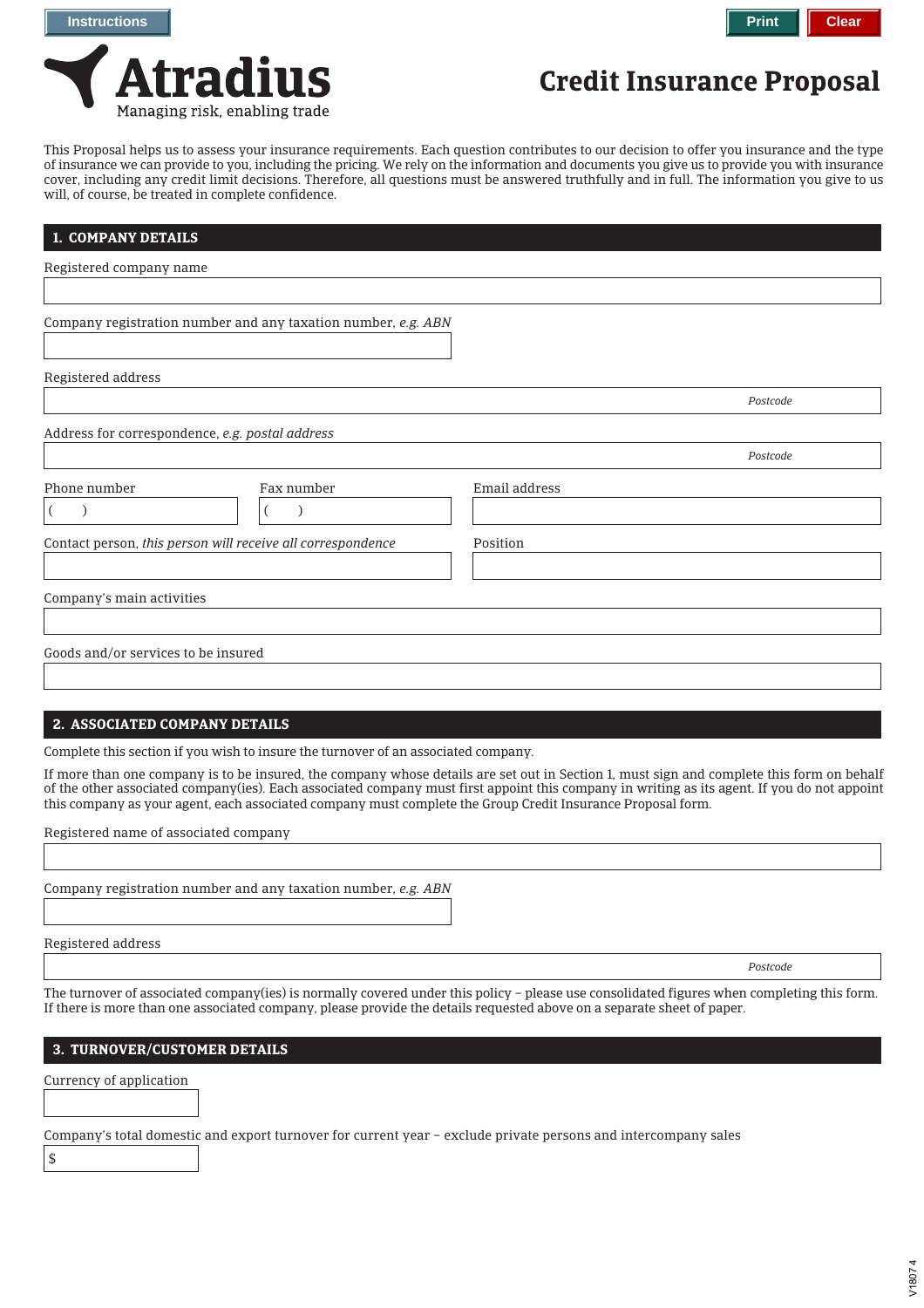### Provide a breakdown of the company's expected insurable turnover in the current year. \* *If there is insufficient space, please provide the details requested below on a separate sheet of paper.*

| Country or Australian<br>State/Territory * | Turnover<br>Amount | Number of<br>Customers | Agreed Payment Term | Actual Average<br>Payment Term |
|--------------------------------------------|--------------------|------------------------|---------------------|--------------------------------|
|                                            |                    |                        |                     |                                |
|                                            |                    |                        |                     |                                |
|                                            |                    |                        |                     |                                |
|                                            |                    |                        |                     |                                |
|                                            |                    |                        |                     |                                |
|                                            |                    |                        |                     |                                |

*\* NOTE: For stamp duty purposes, all Australian business must be separated by State/Territory.*

Do you credit check your customers?

| No     |       |                                            | $\gamma$ es $\blacktriangleright$ Please indicate where you source your credit check information? |                                               |       |       |  |
|--------|-------|--------------------------------------------|---------------------------------------------------------------------------------------------------|-----------------------------------------------|-------|-------|--|
| Agents | Banks | Credit $\blacksquare$<br>agencies $\equiv$ | Trade $\Box$<br>associations $\Box$                                                               | Trade $\blacksquare$ How<br>references $\Box$ | many? | Other |  |

Have you ever been refused insurance for your trade credits?

No Yes Give details of why you were refused insurance for your trade credits in the space provided below.

Do you include retention of title in your contracts of sale and/or trading agreements?

No Yes Give details and attach a copy of your standard contract or terms and conditions in the space provided below.

Do you register your security interests on all accounts on the Personal Property Securities Register (PPSR)?

| Yes <sup> </sup> | $\vert$ No $\vert$ $\vert$ $\bullet$ Give details of your selection criteria in the space provided below. |
|------------------|-----------------------------------------------------------------------------------------------------------|
|                  |                                                                                                           |
|                  |                                                                                                           |

In the normal course of your business, do you have any other relevant insurance policies, e.g. marine or freight insurance?

 $\begin{array}{|l|l|} \hline \text{Ne} & \text{Yes} & \text{Give details of the types of policies you have in the space provided below.} \hline \end{array}$ 

Do you currently credit insure?

|  |  | $\mathsf{No} \qquad \mathsf{Yes} \qquad \mathsf{Specify} \text{ the expiry date of the policy (ies) } \mid$ |  |
|--|--|-------------------------------------------------------------------------------------------------------------|--|
|--|--|-------------------------------------------------------------------------------------------------------------|--|

Who are your ten largest customers?

| Company Name | City | Country | Credit Limit<br>Required | Annual<br>Turnover | Company<br>Registration Number |
|--------------|------|---------|--------------------------|--------------------|--------------------------------|
|              |      |         |                          | \$                 |                                |
|              |      |         | \$                       | \$                 |                                |
|              |      |         | ታ                        | \$                 |                                |
|              |      |         |                          | \$                 |                                |
|              |      |         | æ                        | \$                 |                                |
|              |      |         | S                        | \$                 |                                |
|              |      |         | C                        | \$                 |                                |
|              |      |         | S                        | \$                 |                                |
|              |      |         | \$                       | \$                 |                                |
|              |      |         | \$                       | \$                 |                                |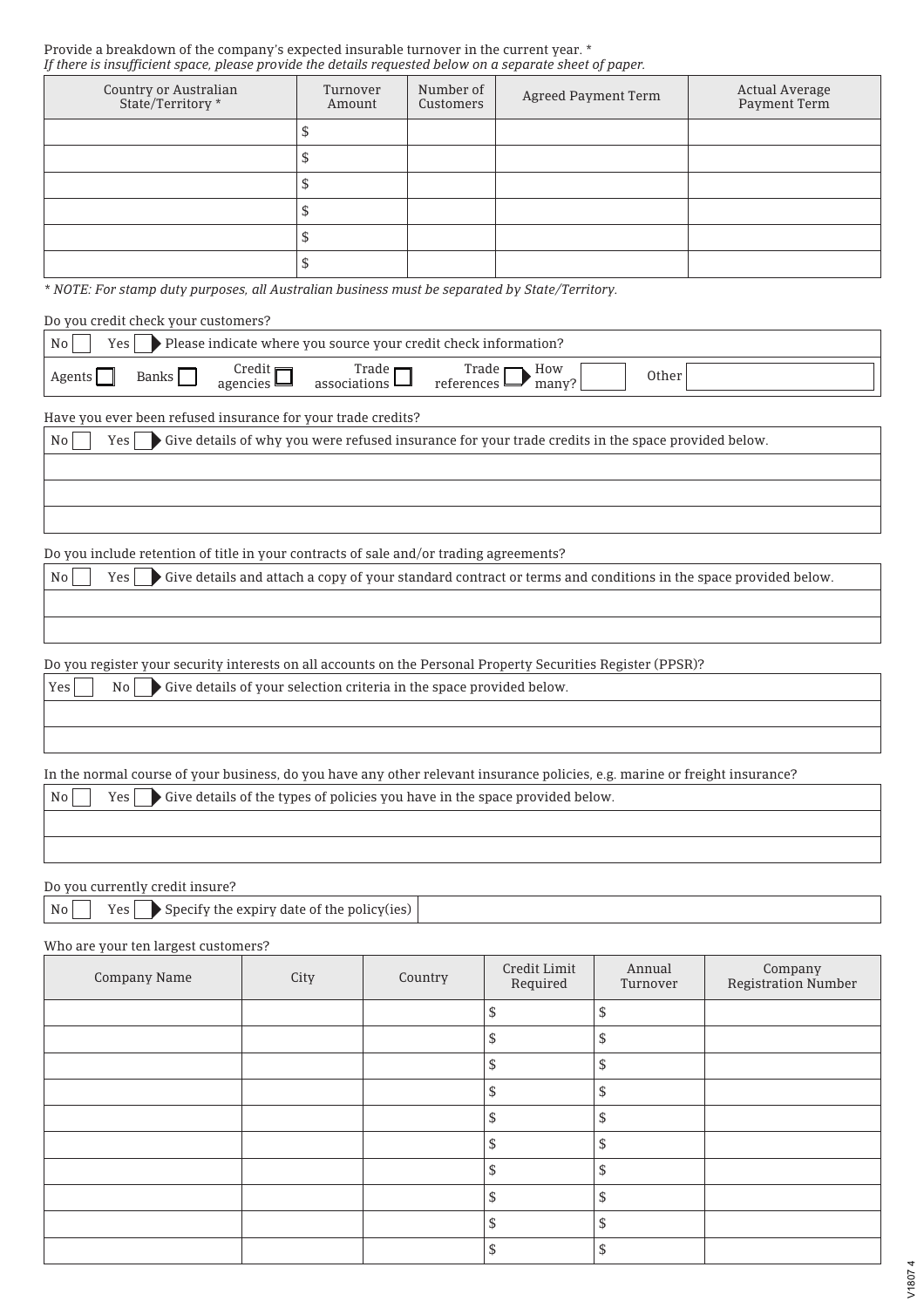\$

# Specify the amount of your annual turnover and bad debt losses in the current year and in the last three years.

| Financial<br>Year | Annual<br>Turnover | Number of<br>Losses | Total Loss<br>Amount | Largest<br>Single Loss | Name of Debtor | Country of Debtor |
|-------------------|--------------------|---------------------|----------------------|------------------------|----------------|-------------------|
|                   | ╜                  |                     |                      |                        |                |                   |
|                   | ↵                  |                     |                      |                        |                |                   |
|                   | ╜                  |                     |                      |                        |                |                   |
|                   | ۵D                 |                     |                      |                        |                |                   |

Please complete the following details if the company has any bad debts or outstanding amounts older than 60 days after the due date or is aware of unfavourable information concerning the Buyers financial position, reputation or debt payment performance.

| <b>Customer Name</b> | City | Country | Amount<br>Outstanding | Due Date of<br>Oldest Invoice |
|----------------------|------|---------|-----------------------|-------------------------------|
|                      |      |         |                       |                               |
|                      |      |         |                       |                               |
|                      |      |         |                       |                               |
|                      |      |         |                       |                               |
|                      |      |         |                       |                               |

*NOTE: Our liability in the event of a claim may be affected should you fail to accurately notify us of any delayed payments or other adverse information as requested above.*

Complete your debtor profile as per breakdown below or provide a copy of your current Aged Receivables Listing in summary format.

| Maximum Amount<br>Outstanding | Number<br>in Range | Total Amount<br>in Range | Maximum Amount<br>Outstanding | Number<br>in Range | Total Amount<br>in Range |
|-------------------------------|--------------------|--------------------------|-------------------------------|--------------------|--------------------------|
| Over 500,000                  |                    |                          | 10,001 to 25,000              |                    |                          |
| 250,001 to 500,000            |                    |                          | 5,001 to 10,000               |                    |                          |
| 100.001 to 250.000            |                    |                          | 2.501 to 5.000                |                    |                          |
| 50,001 to 100,000             |                    |                          | 1.001 to 2.500                |                    |                          |
| 25,001 to 50,000              |                    |                          | Up to 1,000                   |                    |                          |

Quarterly total of debtors balances:

| As at 31 March last | As at 30 June last | As at 30 September last | As at 31 December last |
|---------------------|--------------------|-------------------------|------------------------|
|                     |                    |                         |                        |
|                     |                    |                         |                        |

# **4. COVER REQUIRED**

| What type of insurance do you require?                                                                                                    |
|-------------------------------------------------------------------------------------------------------------------------------------------|
| Good sold from stock (cover for sales made from stock held)<br>Third country cover<br>$Credit$ risk $\vert$<br>Political risk for exports |
| If you have selected any of the above options, go to <b>Section 5</b>                                                                     |
| Pre-credit risk (cover for costs incurred during the manufacturing process until date of despatch) $\Box$ Complete the following details  |
| What is the period between entering into a contract and the time of delivery?                                                             |

Average *(days)* Maximum *(days)*

Date of the oldest, not yet fully completed contract

 $\prime$